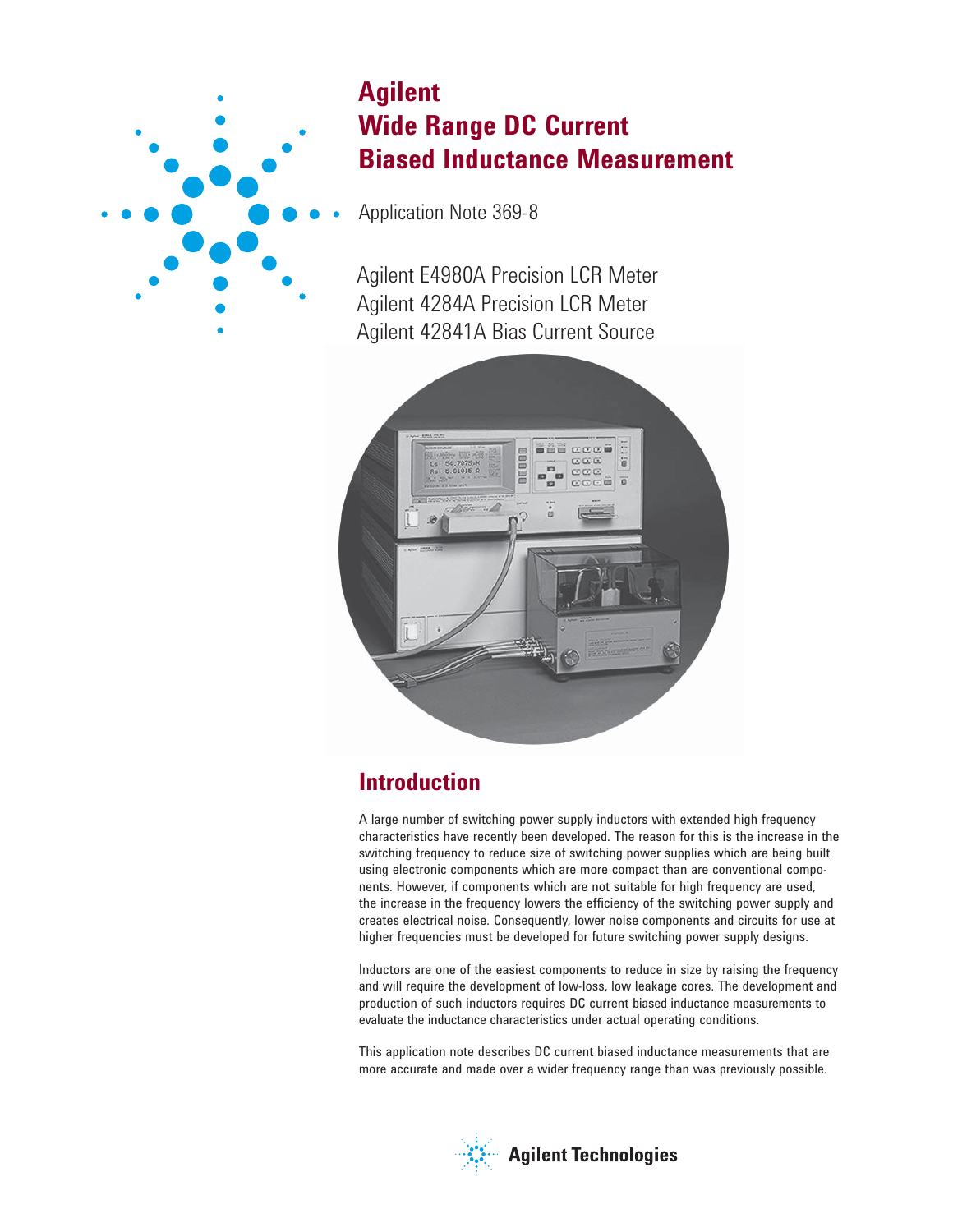### **Problems concerning DC current biased inductance measurements**

DC current biased inductance measurements involve the following problems.

- Measurement preparations and procedures are time-consuming
- An external bias circuit is required
	- Setting and confirming current values are troublesome
	- Automation of measurement procedures is difficult
	- Safety problems
- Frequency range is insufficient
- Not enough bias current can be generated
- Measurement accuracy is not guaranteed

## **Solutions offered by the Agilent E4980A or 4284A and Agilent 42841A**

The E4980A or 4284A precision LCR meter (with Option E4980A-002/4284A-002 current bias interface) in combination with the 42841A bias current source ensures simple and safe DC current biased inductance measurements. The E4980A and 4284A allow for DC current biased inductance measurements with the following advantages.

- Wide 20 Hz to 2 MHz (E4980A), 1 MHz (4284A) frequency range measurements
- DC current biased inductance measurements up to 40 A using two the 42841As,
- Basic accuracy of 1%
- List sweep function for bias sweep measurements of up to 10 points
- The bias current is easily set using the 4284A's front panel keys or by using an external controller via GPIB.
- The 42842A/B bias current test fixtures which protect the operator and instrument are provided.
- Built-in memory function and removable memory (USB memory for E4980A, memory card for 4284A) for storing instrument setups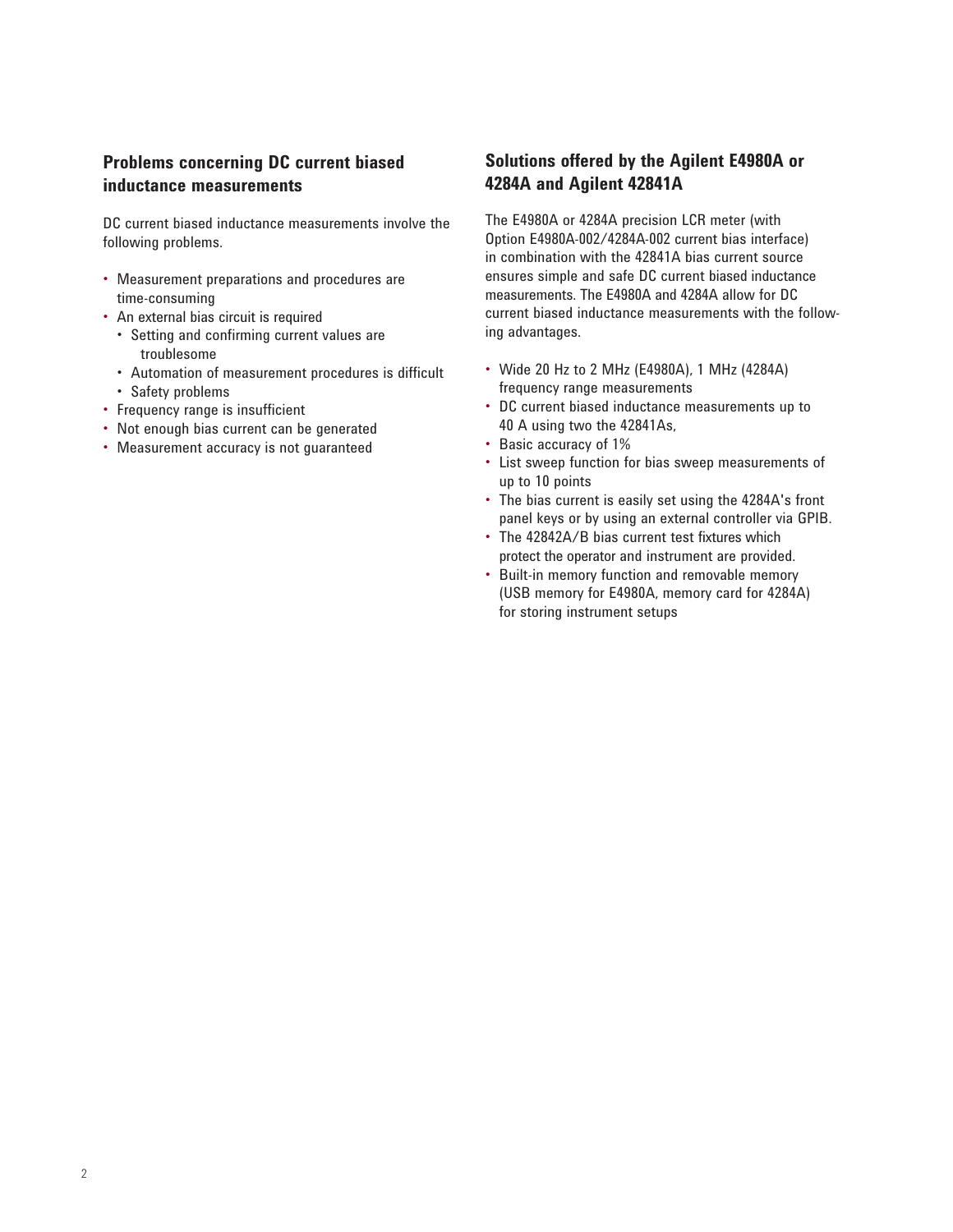# **Measurement Preparation**

### **Accessories required**

When DC current biased inductance measurements are made using an E4980A or 4284A, the accessories required depend on the maximum bias current to be used. Table 1 is a list of what accessories are required. Figures 1, 2, and 3 show the external appearance of the 42842A bias current test fixture, the E4980A or 42843A bias current cable and the 16048A test leads.

#### **Table 1. Measurement instruments**

| <b>Instruments</b>               | <b>Max.</b> bias current<br>20 A            | <b>Max.</b> bias current<br>40 A            |
|----------------------------------|---------------------------------------------|---------------------------------------------|
| <b>LCR</b> meters                | E4980A<br>(with Option E4980A-002)<br>4284A | E4980A<br>(with Option E4980A-002)<br>4284A |
|                                  | (with Option 4284A-002)                     | (with Option 4284A-002)                     |
| <b>Bias current source</b>       | 42841A                                      | Two 42841A units                            |
| <b>Bias current test fixture</b> | 42842A                                      | 42842B <sup>1</sup>                         |
| <b>Bias current cable</b>        | Not required                                | 42843A                                      |
| <b>Test leads</b>                | 16048A                                      | 16048A                                      |



**Figure 1. 42842A bias current test fixture**



**Figure 2. 42843A bias current cable**



**Figure 3. 16048A test leads**

<sup>1.</sup> The 42842B can be used for both 20 A and 40 A DC current biased measurements.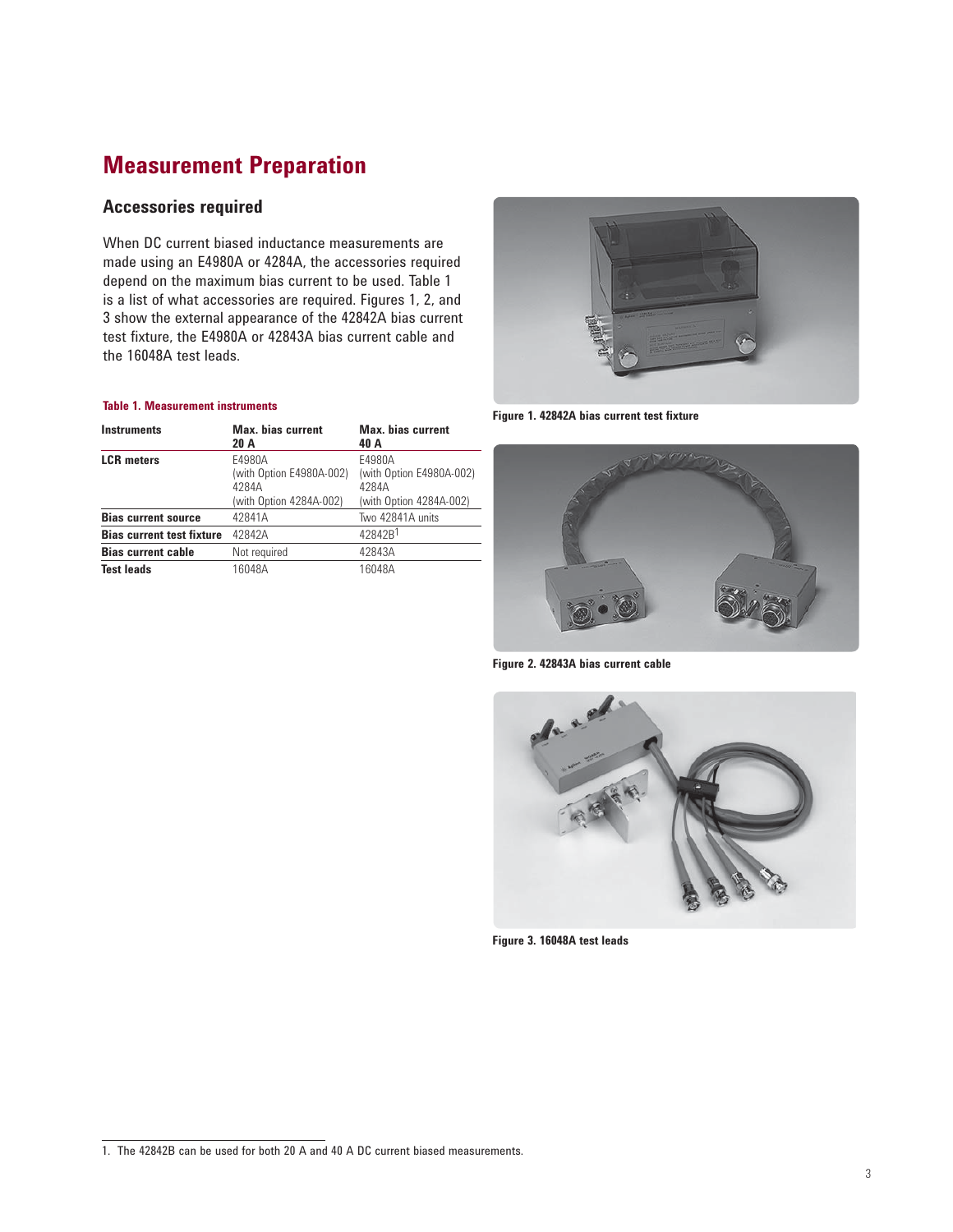### **Connections**

The table shows which accessories are to be connected for maximum bias currents of 20 A and 40 A. The 42841A is connected to the E4980A or 4284A by plugging in the provided interface cable. The E4980A and 4284A use the 16048A test leads to connect to the 42842A/B. Two 42841A units have to be connected parallel when making bias current measurement up to 40 A. (See Figure 4)

The 42842A/B are equipped with a voltage monitor terminal for connecting a digital voltmeter (DVM) to monitor the bias voltage applied to the device under test directly. Only a DVM with an input impedance of 10 MΩ or more should be connected to the voltage monitor terminal, since the output monitor has 10 kΩ resistance. The DC resistance (DCR) of the device under test can be derived from this bias voltage measurement according to the following formula.

$$
DCR = \frac{V_{MON}}{I_{BIAS}} - 3 \times 10^{-3} [\Omega]
$$

 $V_{MON}$  is the bias voltage measurement value (unit is V), IBIAS is the bias current (unit is A) setup value and the  $3 \times 10^{-3}$  [ $\Omega$ ] in the formula is the residual DCR of the fixture. Refer to 'Appendix A' for information on the accuracy of DCR measurements using this method.





**Figure 4. Measurement configuration**

### **Measurement safety**

Large DC current biased measurements have to be conducted with utmost care. The spike voltages caused by accidental removal of the device under test from the measurement terminals while a DC biased current is applied are particularly hazardous. If current exceeding the rating is run through a device under test (DUT), the heat generated may cause a fire or smoke. Following precautions should be taken when DC current biased measurements are being made.

- The bias current must be switched off before the DUT is disconnected.
- Make sure that the test leads between the DUT and the LCR meter are securely connected to prevent accidental disconnections.
- Check at all times that not too much current is put through the DUT to prevent abnormally high temperatures. (Check for heat or smoke.)
- The bias current must be turned off after a bias sweep operation is made with the list sweep function. (If the bias current is not turned off, the last bias current sweep value will continue to flow through the DUT.)

The 42842A is provided with the following safety features.

- Components are automatically discharged when the protective cover is opened, to ensure the safety of the operator while disconnecting a DUT.
- Transparent protective covers are used to facilitate monitoring the DUT during a measurement.
- Protective circuits are built in to prevent damage to the LCR meter from voltage spikes.
- The bias current is automatically cut off if the temperature in the fixture becomes abnormally high (i.e. 200 °C in the DUT and 70 °C at the measuring terminal.)

#### **Compensation**

Since the residual impedance caused by the 42841A is negligible, no compensation is required for normal inductance measurements. However, when measuring devices with an inductance lower than 10 µH use the E4980A or 4284A's short compensation function to reduce errors.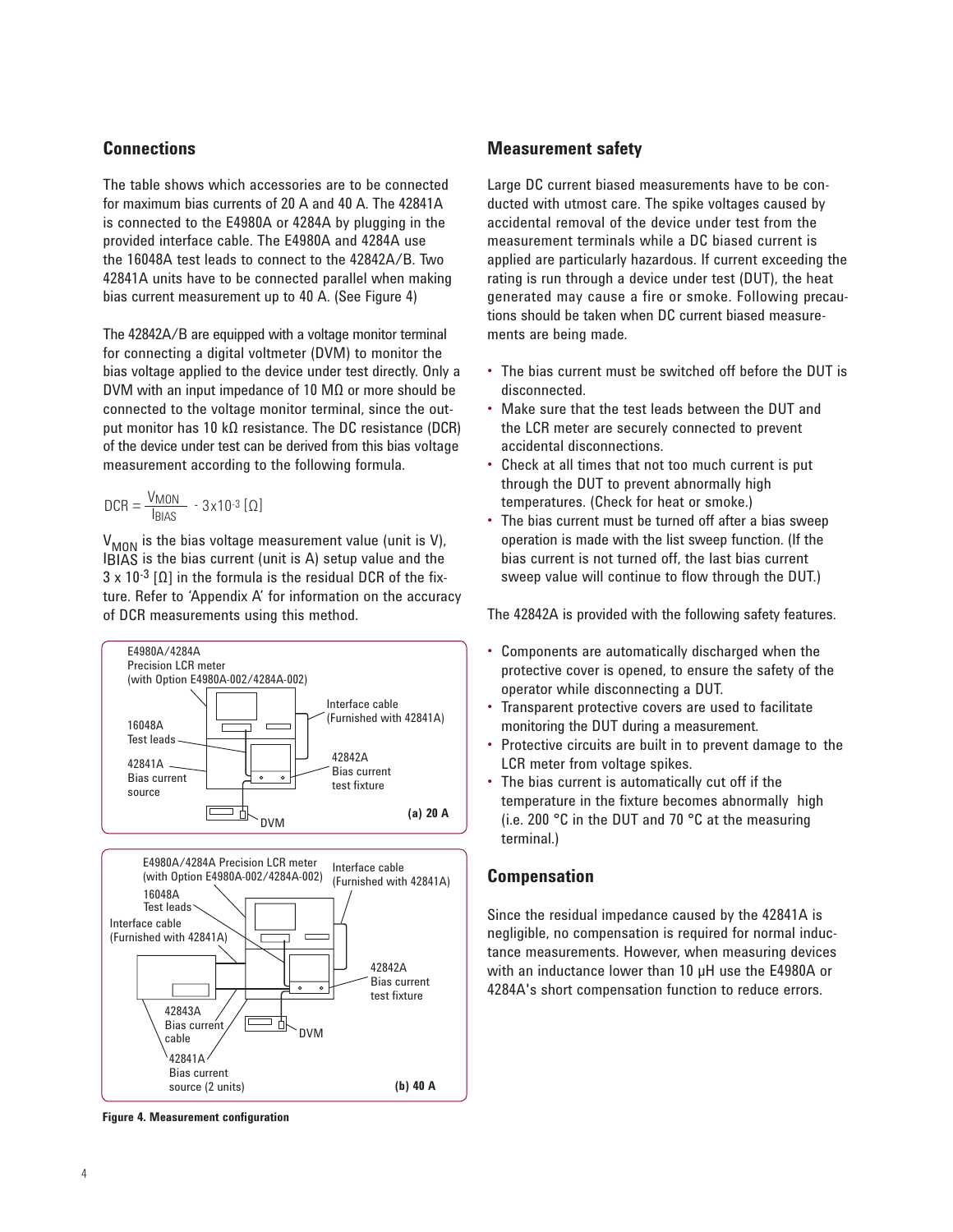## **Measurement Results**

The purpose of measuring the DC current biased inductance of inductors is to derive the current rating from the measured inductance versus DC current biased (L-IDC) characteristics. The current rating is defined as the value of the bias current when the inductance is decreased by 10% (or 30% to 50%).

The E4980A and 4284A can measure L-IDC characteristics and the measurements can be easily automated by using an GPIB interface and the bias sweep function (list sweep) are used. Actual measurement examples and the information required for such measurements are given in the following paragraphs.

### **L-IDC characteristics measured with the list sweep function**

The list sweep function of the E4980A and 4284A can be used to sweep up to 201 bias (E4980A) or 10 bias (4284A) current points. Figure 5 shows the rough L-IDC characteristics and the rated current. The E4980A and 4284A automatically waits until the bias current has settled (settling time) at the specified current value before starting a measurement. Since the meter wait for the optimum moment to start ordinary measurements or list sweep measurements, the settling time need not be considered when the bias current is changed. Consequently, measurements are always made after the bias current has settled.

However, temporary discrepancies in the measured values result after bias current changes during measurement of the device that are slow to respond to changes in the bias current. This occurs when transient response of the device is longer than the settling time of E4980A or 4284A. A suitable delay time should be set with the E4980A or 4284A to compensate for this.

Always make sure to turn off the bias current to ensure that no current is flowing through the DUT after a bias sweep operation.

### **Measurements of L-IDC characteristics using an external controller**

Since bias current values can be controlled by an external GPIB controller when the 42841A bias current source is used together with the E4980A or 4284A, it is possible to perform L-IDC measurements automatically. Furthermore, the wide measurement frequency range of E4980A or 4284A make it possible to check the L-IDC characteristics per frequency as shown in Figure 6.

The result shown in Figure 6 shows that there are differences in the L-IDC characteristics depending on the frequency used. The program (running on an HP 9000 series 300 computer) used to conduct these measurements is described in 'Appendix B'.

### **Measurements up to 40 A**

DC current biased inductance measurements up to 40 A require the use of two 42841A units. Figure 7 shows the measured L-IDC characteristics when DC current bias up to 40 A is used.

| <list display="" sweep=""></list>                                                                                                             |                                                                                                                                                          | SYS MENU                                                                                                                               |
|-----------------------------------------------------------------------------------------------------------------------------------------------|----------------------------------------------------------------------------------------------------------------------------------------------------------|----------------------------------------------------------------------------------------------------------------------------------------|
| $MODE \div SFO$<br>BIAS [ A ]<br>100.00 <sub>m</sub><br>200.00m<br>500.00m<br>1.000<br>2.000<br>5.000<br>10.000<br>12.000<br>15.000<br>20.000 | $\lfloor s \rfloor$ H $\rfloor$<br>544 933u<br>545 .282u<br>544 529u<br>538 9150<br>522 914u<br>444.466u<br>330.656u<br>296.950u<br>258.190u<br>213 129u | CMP<br>$\mathsf{Rs}$ [ ]<br>0.11931<br>0.11863<br>0.11723<br>0.11503<br>0.11138<br>0.09126<br>0.06747<br>0.06206<br>0.05593<br>0.04150 |

**Figure 5. Measurement result using the list sweep function**



**Figure 6. Frequency characteristics of L-IDC**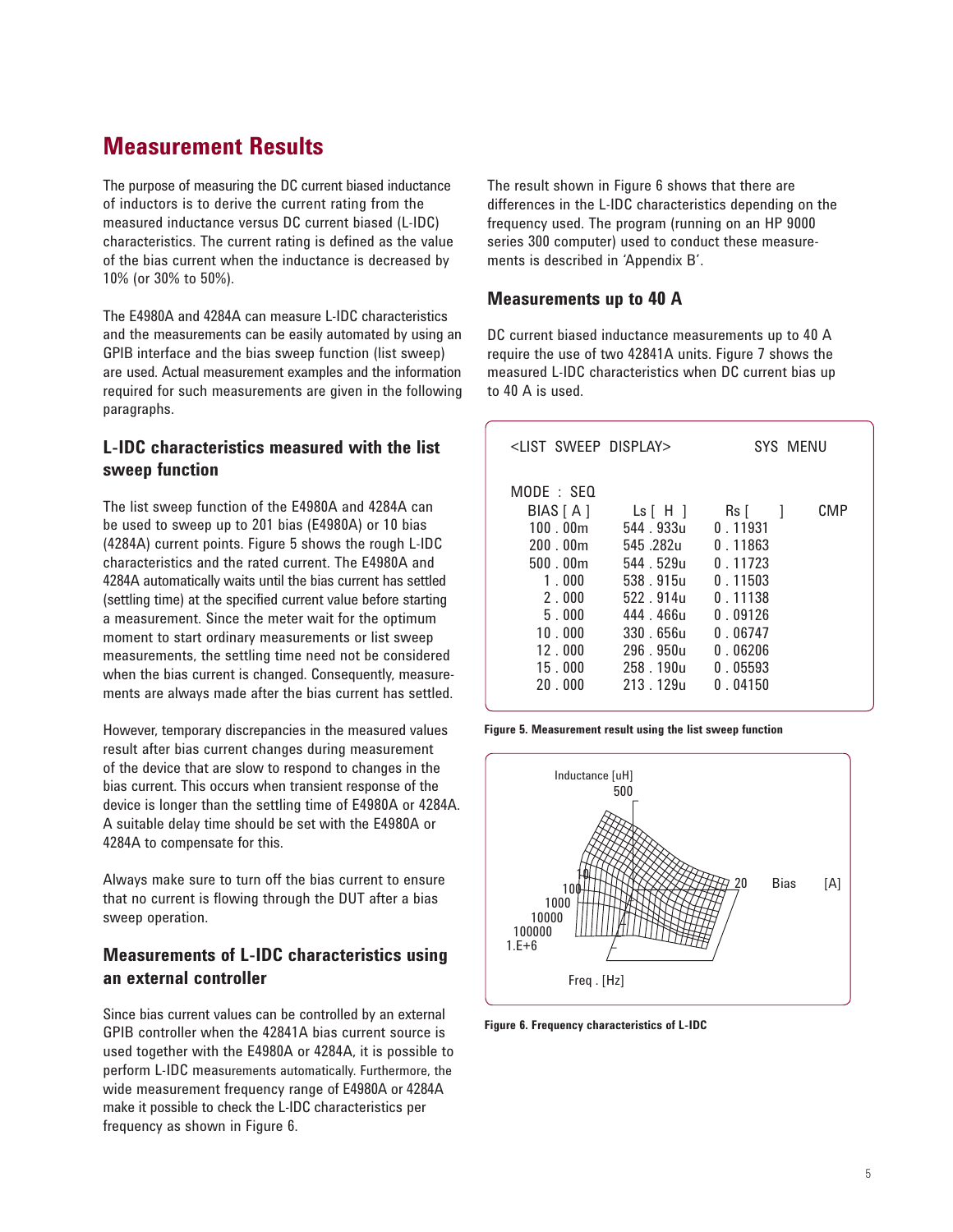# **Conclusion**

The E4980A and 4284A equipped with the Option E4980A-002/4284A-002 and the 42841A bias current source will permit highly accurate and efficient DC current biased inductance measurements up to the 1 MHz frequency range. All of these combine to promote the development and production of high frequency switching power supply inductors.



Figure 7. Measurement results up to 40 A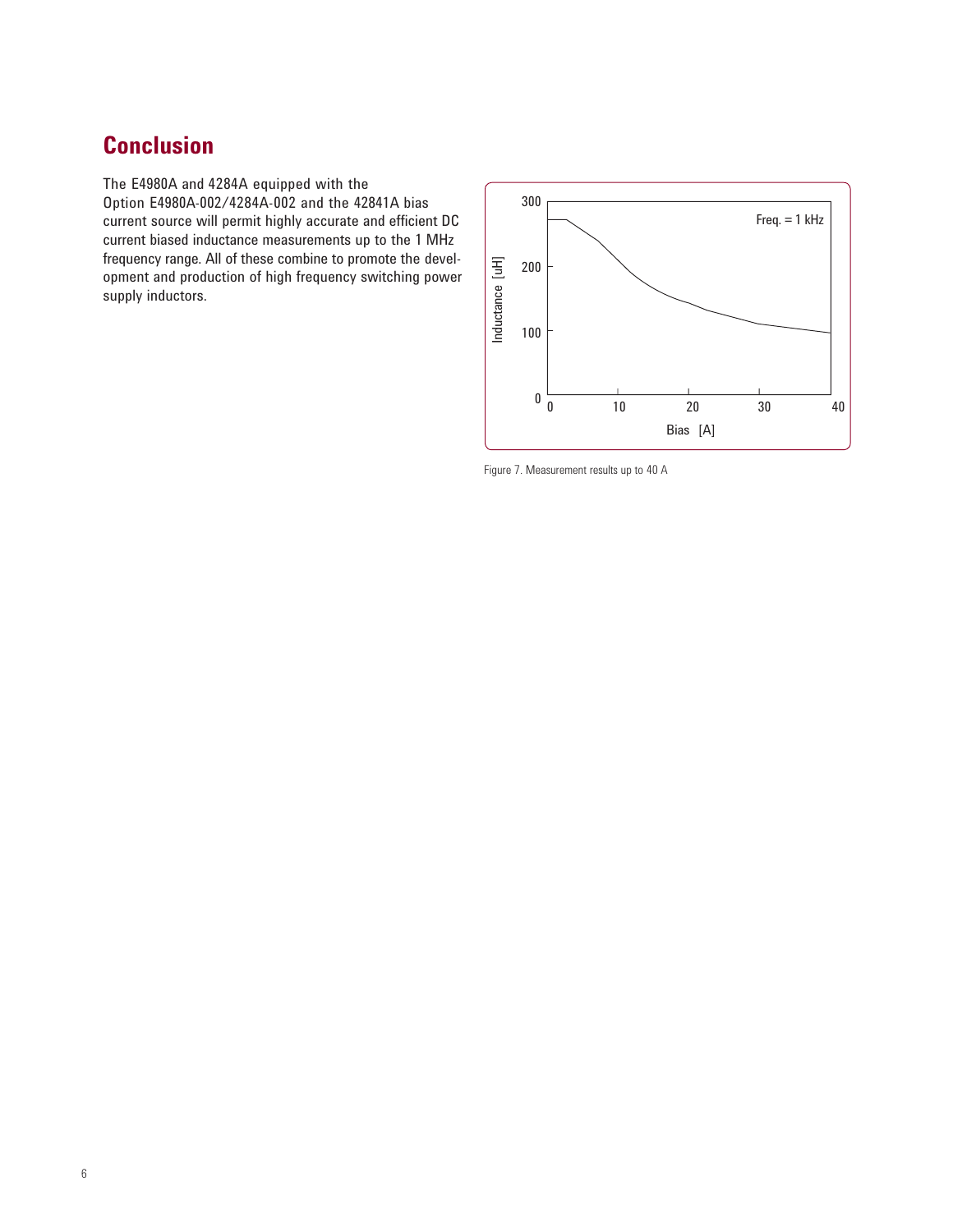# **Appendix A. Accuracy of DCR Measurements (Typical Values)**

Accuracy of DCR measurements are as follows. Here  $I<sub>BIAS</sub>$  is the bias current set value.

When  $I_{BIAS} \leq 1$  A

$$
\pm \{ (1.2 + \frac{0.5}{I_{\text{BIAS}}})\% + \frac{5}{I_{\text{BIAS}}} m\Omega \}
$$

When  $1 A < I_{BIAS} \leq 5A$ 

$$
\pm \{2.2\% + \frac{0.5}{I_{\text{BIAS}}} \text{ m}\Omega\}
$$

When  $I_{\text{BIAS}} > 5$  A

$$
\pm \{3.2\% + \frac{5}{\mathsf{I}_{\mathsf{BIAS}}} \mathsf{m}\Omega\}
$$

Note that the input impedance of the DVM must be more than 10 MΩ.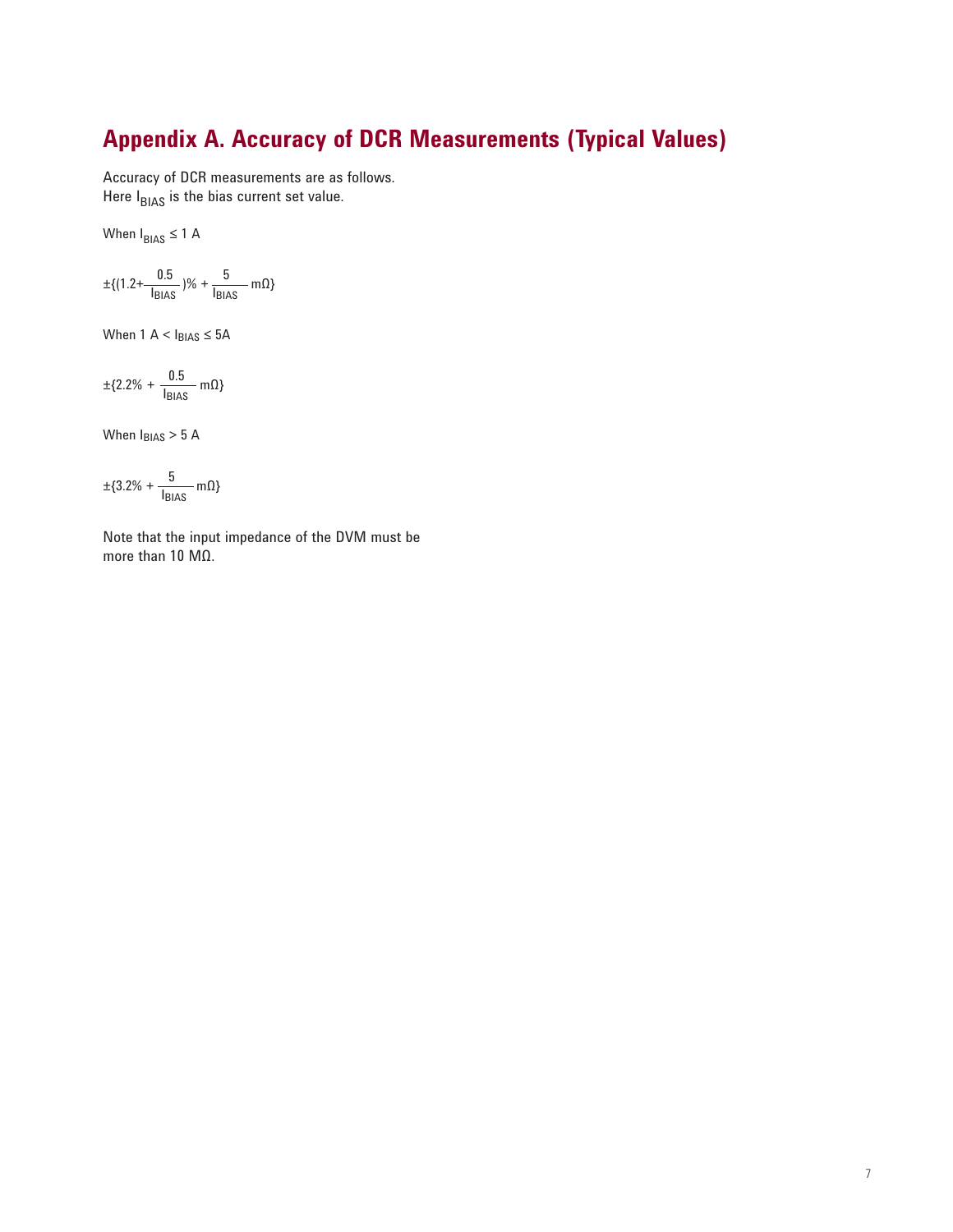## **Appendix B. 1. Agilent E4980A Sample program list**

```
1000 DIM Xp(100,20),Yp(100,20) !
1010 DIM Work$[100] !
1020 DIM Bias(200),Freq(20),A(200,20),B(200,20) !
1030 DIM Xyz(3) !
1040 DIM Axis(3,3),Axis$(3)[10] !
1050 \qquad \qquad \qquad \qquad \qquad \qquad \qquad \qquad \qquad \qquad \qquad \qquad \qquad \qquad \qquad \qquad \qquad \qquad \qquad \qquad \qquad \qquad \qquad \qquad \qquad \qquad \qquad \qquad \qquad \qquad \qquad \qquad \qquad \qquad \qquad \qquad \qquad1060 Lcr=717 <br>1070 ASSIGN @Work TO "C:\work.txt" 1 Assign I/O path to store data
1070 ASSIGN @Work TO "C:\work.txt"
1080 Min_bias=0 ! Min. bias value is OA
1090 Max_bias=20 ! Max. bias value is 20A
1100 Step_bias=1 \qquad \qquad 1100 Step_bias=1 \qquad \qquad 1110 READ Nfreq \qquad \qquad 1110 READ Nfreq
                                                    ! read number of frequency
1120 FOR Ifreq=1 TO Nfreq
1130 READ Freq(Ifreq) ! read meas. frequency
1140 NEXT Ifreq<br>1150 Nbias=(Max_bias-Min_bias)/Step_bias+1 12 ealc. number of bias points<br>1160 IF Nbias>200 THEN STOP 1 check number of bias points
1150 Nbias=(Max_bias-Min_bias)/Step_bias+1 ! calc. number of bias points
1160 IF Nbias>200 THEN STOP ! check number of bias points
1170 FOR Ibias=1 TO Nbias
1180 Bias(Ibias)=Min_bias+Step_bias*(Ibias-1) ! set bias value
1190 NEXT Ibias !
1200 ! << E4980A initialization>>
1210 OUTPUT Lcr; "TRIG: SOUR BUS" ! Trigger mode is Bus trigger<br>1220 OUTPUT Lcr; "FUNC: IMP LSRS" ! Meas function is Ls-Rs
1220 OUTPUT Lcr; "FUNC: IMP LSRS"
1230 OUTPUT LCr; "INIT: CONT ON" !
1240 OUTPUT Lcr;"DISP:PAGE MEAS" ! Display page is Meas. page
1250 OUTPUT Lcr; "INIT" <br>1260 OUTPUT Lcr; "BIAS: STAT ON" ! Bias ON
1260 OUTPUT Lcr; "BIAS: STAT ON"
1270 ! <<Meas. routine>>
                                                    ! Freq. sweep loop <-----------------------
1290 OUTPUT Lcr;"FREQ "&VAL$(Freq(Ifreq)) ! 
1300 FOR Ibias=1 TO Nbias ! Top of bias. sweep loop <--------+ 
      1310 OUTPUT Lcr;"BIAS:CURR "&VAL$(Bias(Ibias)) ! Set bias
1320 OUTPUT Lcr; "*TRG" ! Triggering
1330 ENTER Lcr;Work$ ! Enter Meas. data
1340 A(Ibias,Ifreq)=VAL(Work$[1,12]) !<br>1350 NEXT Ibias !
1350 NEXT Ibias ! Bottom of bias loop <------------+ 
                                                    1360 NEXT Ifreq ! Bottom of freq. loop <-------------------+
1370 OUTPUT Lcr; "BIAS:STAT OFF" 1380 PF ! Bias OFF ! Bias OFF ! Store meas. condition
1380 OUTPUT @Work;Nfreq,Nbias
1390 FOR Ifreq=1 TO Nfreq
1400 FOR Ibias=1 TO Nbias<br>1410 0UTPUT @Work;A(Ibias,Ifreq) 1410 91 Heas. data
1410 OUTPUT @Work;A(Ibias,Ifreq)<br>1420 NEXT Ibias
         NEXT Ibias
1430 NEXT Ifreq
1440 ! <<Graphic initialize>>
1450 CLEAR SCREEN 1450 Philosophy 2014 2022 Philosophy 2022 2023
1460 GOSUB Trans_init<br>1470 WINDOW -2,2,-2,2 <br>1991 Set graphic window
1470 WINDOW -2, 2, 2, -2, 21480 GOSUB Axis ! Draw axes
1490 Amax=MAX(A(*))<br>1500 FOR Ifreq=1 TO Nfreq entitled to the second to the second to the second to the second to the second to th<br>1500 FOR Ifreq=1 TO Nfreq entitled to the second to the second to the second to the second 
1500 FOR Ifreq=1 TO Nfreq \qquad \qquad ! << Calc. graphic data>>
1510 FOR Ibias=1 TO Nbias
1520 Xyz(1)=LOG(Freq(Ifreq))/LOG(Freq(Nfreq)) !
1530 Xyz(2)=Bias(Ibias)/Bias(Nbias) !
1540 Xyz(3)=A(Ibias, Ifreq)/Amax
1550 GOSUB Trans ! Make graphic data of 3D
1560 Xp(Ibias, Ifreq) = Xyz(1) !<br>1570 Yp(Ibias, Ifreq) = Xyz(2) !
       1570 When the Captain Corporation of the Captain Corporation of the Captain Corporation of the Captain Corporation of the NEXT Ibias
1580 NEXT Ibias !
1590 NEXT Ifreq !
1600 MOVE Xp(1,1),Yp(1,1) ! <<Draw graphic>>
```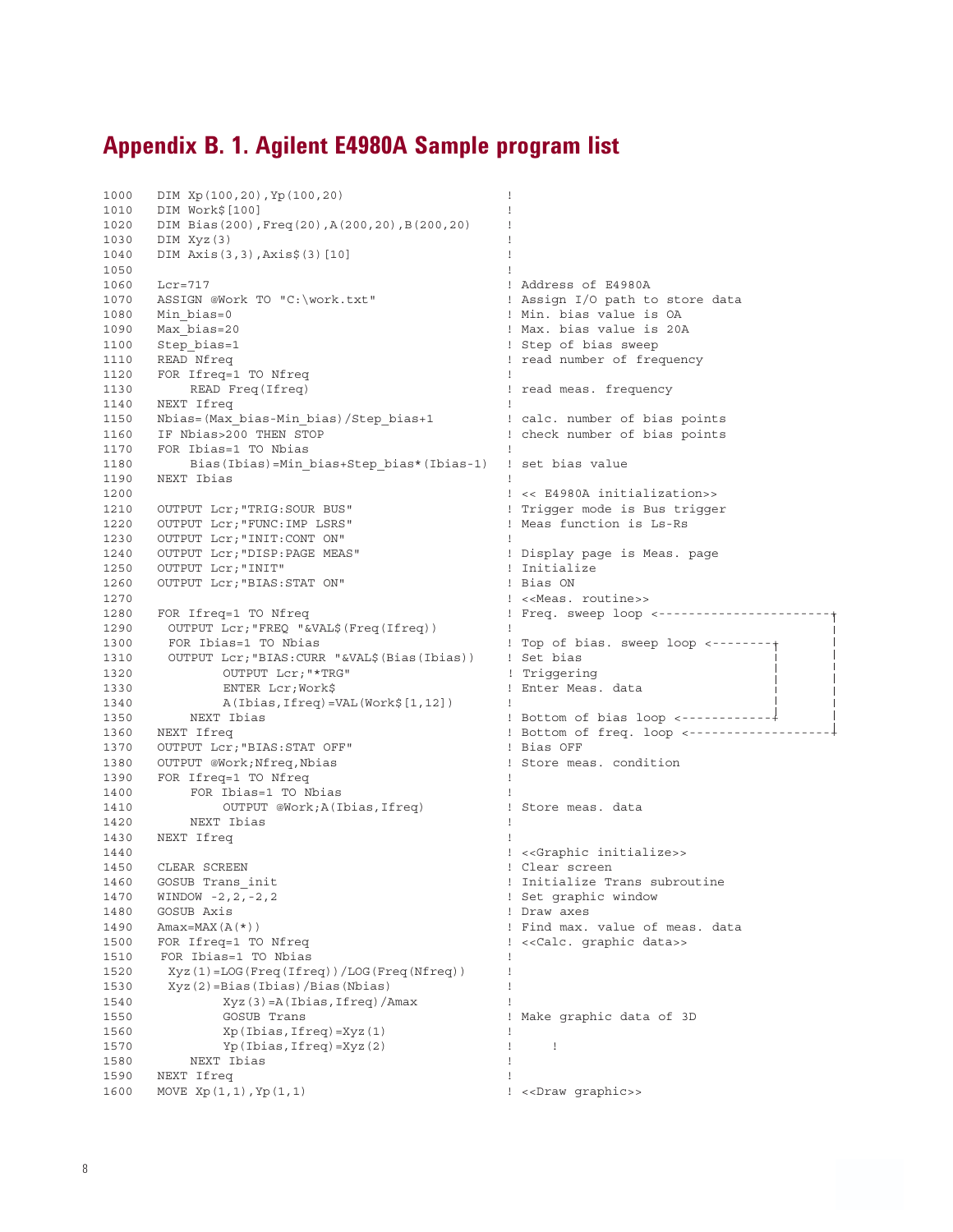# **Appendix B. 1. Agilent E4980A Sample program list** *continued...*

| 1610 | FOR Ifreq=1 TO Nfreq                                                   | ! Top of freq. loop <-----------                          |
|------|------------------------------------------------------------------------|-----------------------------------------------------------|
| 1620 | FOR Ibias=1 TO Nbias                                                   | ! Top of bias loop $\leftarrow$ --------+                 |
| 1630 | DRAW Xp(Ibias, Ifreq), Yp(Ibias, Ifreq)                                | ! Draw graph                                              |
| 1640 | NEXT Ibias                                                             | $: bottom of bias loop --- - - -$                         |
| 1650 | MOVE $Xp(1, 1freq+1)$ , $Yp(1, 1freq+1)$                               | 1                                                         |
| 1660 | NEXT Ifreq                                                             | ! bottom of freq. loop --------                           |
| 1670 | MOVE $Xp(1,1)$ , $Yp(1,1)$                                             |                                                           |
| 1680 | FOR Ibias=1 TO Nbias                                                   |                                                           |
| 1690 | FOR Ifreq=1 TO Nfreq                                                   |                                                           |
| 1700 | DRAW Xp(Ibias, Ifreq), Yp(Ibias, Ifreq) ! Draw grid                    |                                                           |
| 1710 | NEXT Ifreq                                                             |                                                           |
| 1720 | MOVE $Xp(Ibias+1, 1)$ , $Yp(Ibias+1, 1)$                               |                                                           |
| 1730 | NEXT Ibias                                                             |                                                           |
| 1740 | STOP                                                                   |                                                           |
| 1750 | Trans init:!                                                           | < <init.routine for="" trans="">&gt;<br/>T</init.routine> |
| 1760 | $Xd = .5$                                                              | л                                                         |
| 1770 | $Yd=1$                                                                 |                                                           |
| 1780 | RETURN                                                                 |                                                           |
| 1790 |                                                                        |                                                           |
| 1800 | Trans:                                                                 | ! < <make 3d="" data="" graph="">&gt;</make>              |
| 1810 | Xxx=Xyz (1)                                                            |                                                           |
| 1820 |                                                                        |                                                           |
| 1830 | $Xyz(1) = Xyz(2) - Xxx*Xd$                                             |                                                           |
| 1840 | $Xyz(2) = Xyz(3) - XXX*Yd$<br>RETURN                                   |                                                           |
| 1850 |                                                                        |                                                           |
| 1860 | Axis:                                                                  | ! < <draw axes="">&gt;</draw>                             |
| 1870 |                                                                        | ! Label of Y axis                                         |
|      | $Axis$(1) = "FREQ."$                                                   | ! Label of X axis                                         |
| 1880 | $Axis$ $(2) = "BIAS"$                                                  | ! Label of Z axis                                         |
| 1890 | $AxiS(3) = "INDUCTANCE"$<br>$MAT \; Axis = (0)$                        | Init. axes data<br>Τ.                                     |
| 1900 |                                                                        | л                                                         |
| 1910 | FOR Iax=1 TO 3                                                         |                                                           |
| 1920 | $Axis (Iax, Iax) = 1.2$                                                |                                                           |
| 1930 | NEXT Iax                                                               |                                                           |
| 1940 | $MAT$ $Xyz = (0)$                                                      |                                                           |
| 1950 | GOSUB Trans                                                            | ! Make 3D graph data of zero                              |
| 1960 | Xzero=Xyz(1)                                                           |                                                           |
| 1970 | $Yzero=xyz(2)$                                                         |                                                           |
| 1980 | FOR Iax=1 TO 3                                                         |                                                           |
| 1990 | MAT $Xyz = Axis(Iax, *)$                                               |                                                           |
| 2000 | GOSUB Trans                                                            | ! Make 3D graph data of axes                              |
| 2010 | MOVE Xzero, Yzero                                                      | J.                                                        |
| 2020 | DRAW $Xyz(1)$ , $Xyz(2)$                                               | ! Draw axis                                               |
| 2030 | LABEL Axis\$(Iax)                                                      | ! plot label                                              |
| 2040 | NEXT Iax                                                               |                                                           |
| 2050 | RETURN                                                                 |                                                           |
| 2060 |                                                                        | ! << Meas. freq. data>>                                   |
| 2070 | DATA 17                                                                | ! Number of data                                          |
| 2080 | DATA 20,50,100,200,500,1E3,2E3,5E3,1E4,2E4,5E4,1E5,2E5,3E5,4E5,5E5,7E5 |                                                           |
| 2090 | <b>END</b>                                                             |                                                           |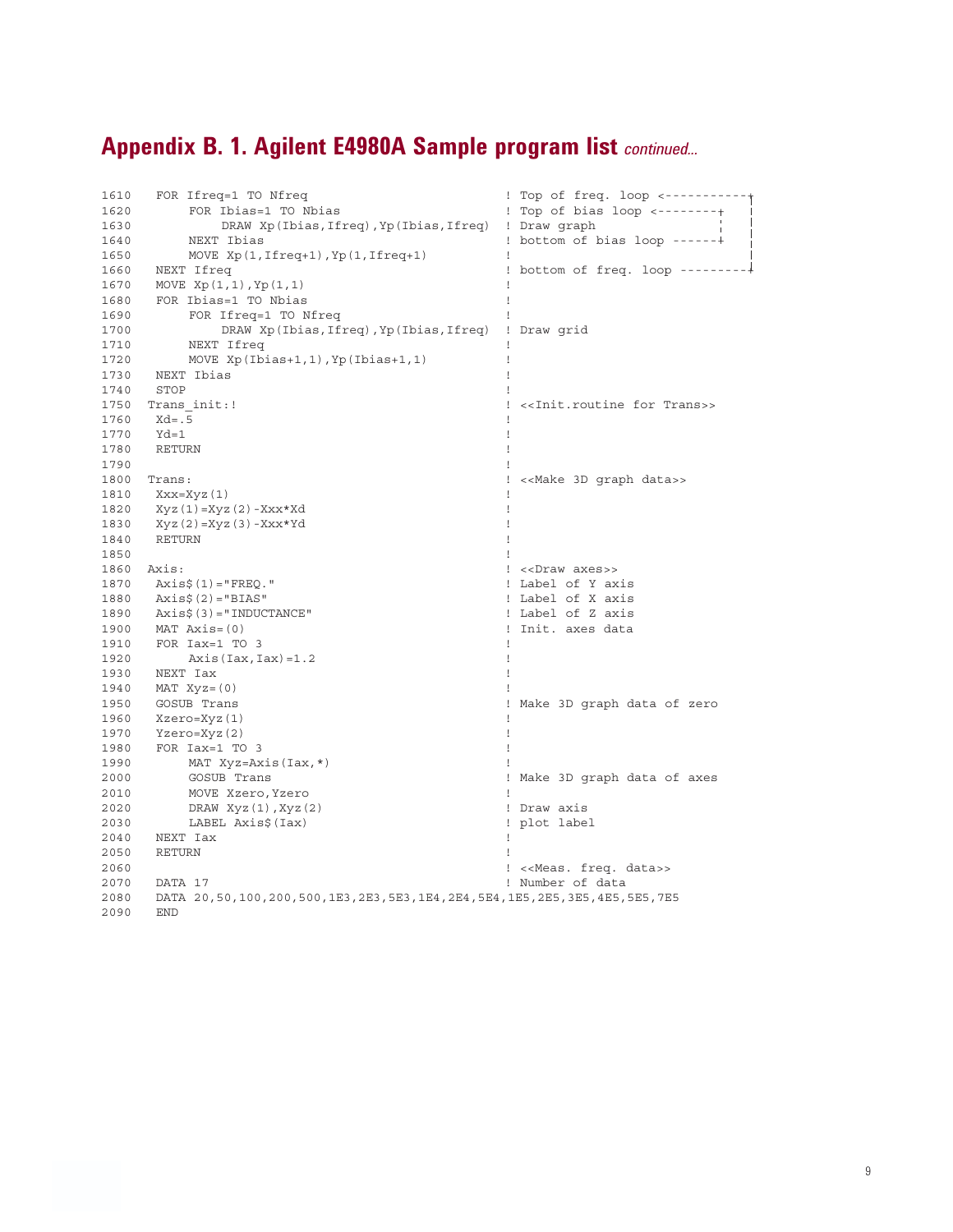## **Appendix B. 2. Agilent 4284A Sample program list**

```
1000 DIM Xp(100,20),Yp(100,20) !
1010 DIM Work$[100] !
1020 DIM Bias(200),Freq(20),A(200,20),B(200,20) !
1030 DIM Xyz(3) !
1040 DIM Axis(3,3),Axis$(3)[10] !
1050 \qquad \qquad \qquad \qquad \qquad \qquad \qquad \qquad \qquad \qquad \qquad \qquad \qquad \qquad \qquad \qquad \qquad \qquad \qquad \qquad \qquad \qquad \qquad \qquad \qquad \qquad \qquad \qquad \qquad \qquad \qquad \qquad \qquad \qquad \qquad \qquad \qquad1060 Agt4284a=717 <br>1070 ASSIGN @Work TO "C:\work.txt" 1070 ASSIGN @Work TO "C:\work.txt" 1 Assign I/O path to store data
1070 ASSIGN @Work TO "C:\work.txt"<br>1080 Min_bias=0
                                                 ! Min. bias value is OA
1090 Max_bias=20 ! Max. bias value is 20A
1100 Step_bias=1 <br>1110 READ Nfreq 1110 READ 1990 PM 1 2010 PM 1 2010 PM 1 2010 PM 1 2010 PM 1 2010 PM 1 2010 PM 1 2010 PM 1 2010<br>1 2010 PM 1 2010 PM 1 2010 PM 1 2010 PM 1 2010 PM 1 2010 PM 1 2010 PM 1 2010 PM 1 2010 PM 1 2
      1110 READ Nfreq ! read number of frequency
1120 FOR Ifreq=1 TO Nfreq 200 minutes
1130 READ Freq(Ifreq) ! read meas. frequency
1140 NEXT Ifreq<br>1150 Nbias=(Max_bias-Min_bias)/Step_bias+1 1150 ealc. number of bias points
1150 Nbias=(Max_bias-Min_bias)/Step_bias+1
1160 IF Nbias>200 THEN STOP ! check number of bias points
1170 FOR Ibias=1 TO Nbias
1180 Bias(Ibias)=Min_bias+Step_bias*(Ibias-1) ! set bias value
1190 NEXT Ibias !
1200 ! << 4284A initialization>>
1210 OUTPUT Agt4284a; "TRIG: SOUR BUS" | Trigger mode is Bus trigger<br>1220 OUTPUT Aqt4284a; "FUNC: IMP LSRS" | Meas function is Ls-Rs
1220 OUTPUT Agt4284a;"FUNC:IMP LSRS" ! Meas function is Ls-Rs
1230 OUTPUT Agt4284a; "INIT: CONT ON"
1240 OUTPUT Agt4284a;"DISP:PAGE MEAS" ! Display page is Meas. page
1250 OUTPUT Agt4284a;"INIT" ! Initialize
1260 OUTPUT Agt4284a;"BIAS:STAT ON" ! Bias ON
1270 <br>1280    FOR Ifreq=1 TO Nfreq    FOR    Freq. sweep loop
                                                  ! Freq. sweep loop <-------------------------+
1290 OUTPUT Agt4284a;"FREQ "&VAL$(Freq(Ifreq)) ! 
1300 FOR Ibias=1 TO Nbias | 1300 POR Ibias=1 TO Nbias | 1310 CUTPUT Agt4284a; "BIAS: CURR "& VAL$(Bias(Ibias) | 1310 CUTPUT Agt4284a; "BIAS: CURR "& VAL$(Bias(Ibias) | 1310 CUTPUT Agt4284a; "BIAS: CURR "& VAL$(Bias(Ibias) 
        1310 OUTPUT Agt4284a;"BIAS:CURR "&VAL$(Bias(Ibias)) ! Set bias 
1320 OUTPUT Agt4284a; "*TRG" | Triggering<br>1330     ENTER Agt4284a; Work$                         ! Enter Meas. data
1330 ENTER Agt4284a;Work$ ! Enter Meas. data 
1340 A(Ibias,Ifreq)=VAL(Work$[1,12]) !
1350 NEXT Ibias ! Bottom of bias loop <-------------+ 
                                                 ! Bottom of freq. loop <-----------------------+
1370 OUTPUT Agt4284a;"BIAS:STAT OFF" ! Bias OFF
1380 OUTPUT @Work;Nfreq,Nbias ! Store meas. condition
1390 FOR Ifreq=1 TO Nfreq
1400 FOR Ibias=1 TO Nbias<br>1410 0UTPUT @Work;A(I)
1410 OUTPUT @Work;A(Ibias,Ifreq) ! Store meas. data
1420 NEXT Ibias !
1430 NEXT Ifreq
1440 ! <<Graphic initialize>>
1450 CLEAR SCREEN ! Clear screen
                                                  ! Initialize Trans subroutine
1470 WINDOW -2, 2, -2, 2 \hspace{1.5cm} 1. Set graphic window
1480 GOSUB Axis ! Draw axes
1490 Amax=MAX(A(*)) ! Find max. value of meas. data
1500 FOR Ifreq=1 TO Nfreq \blacksquare : << Calc. graphic data>>
1510 FOR Ibias=1 TO Nbias
1520 Xyz(1)=LOG(Freq(Ifreq))/LOG(Freq(Nfreq)) !
1530 Xyz(2)=Bias(Ibias)/Bias(Nbias) !
1540 Xyz(3) = A(Ibias,Ifreq)/Amax<br>1550 GOSUB Trans
1550 GOSUB Trans ! Make graphic data of 3D
1560 Xp(Ibias, Ifreq) = Xyz(1) !
1570 Yp(Ibias, Ifreq)=Xyz(2) !
1580 NEXT Ibias !
1590 NEXT Ifreq !
```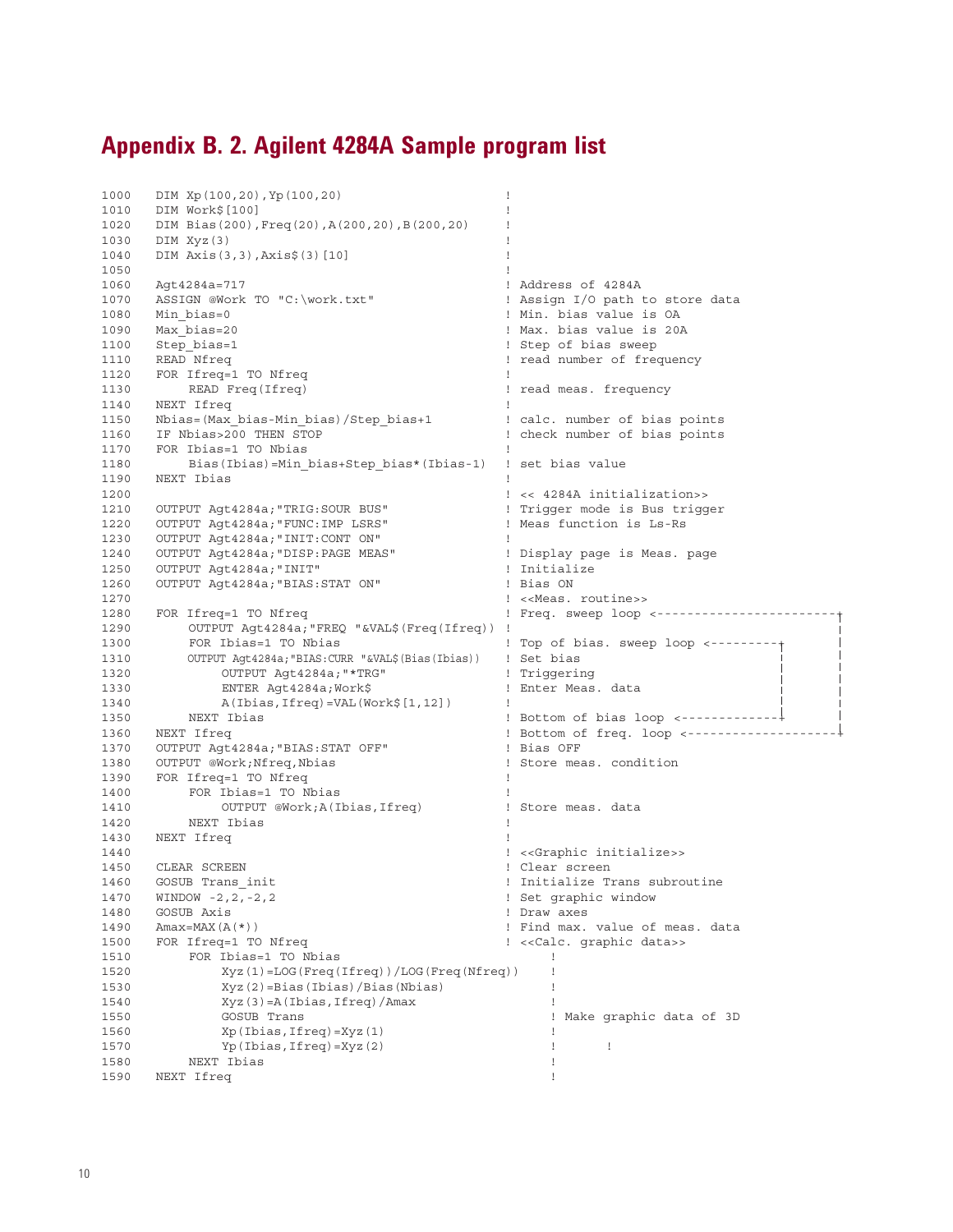# **Appendix B. 2. Agilent 4284A Sample program list** *continued...*

| 1600 | MOVE $Xp(1,1)$ , $Yp(1,1)$                                             | ! < <draw graphic="">&gt;</draw>                      |
|------|------------------------------------------------------------------------|-------------------------------------------------------|
| 1610 | FOR Ifreq=1 TO Nfreq                                                   | ! Top of freq. loop <---------                        |
| 1620 | FOR Ibias=1 TO Nbias                                                   | ! Top of bias loop $\leftarrow$ --------+             |
| 1630 | DRAW Xp(Ibias, Ifreq), Yp(Ibias, Ifreq)                                | ! Draw graph                                          |
| 1640 | NEXT Ibias                                                             | ! bottom of bias loop ------+                         |
| 1650 | MOVE $Xp(1, 1freq+1)$ , $Yp(1, 1freq+1)$                               | J.                                                    |
| 1660 | NEXT Ifreq                                                             | ! bottom of freq. loop ---------+                     |
| 1670 | MOVE $Xp(1,1)$ , $Yp(1,1)$                                             |                                                       |
| 1680 | FOR Ibias=1 TO Nbias                                                   |                                                       |
| 1690 | FOR Ifreq=1 TO Nfreq                                                   |                                                       |
| 1700 | DRAW Xp(Ibias, Ifreq), Yp(Ibias, Ifreq)                                | ! Draw grid                                           |
| 1710 | NEXT Ifreq                                                             |                                                       |
| 1720 | MOVE $Xp(Ibias+1,1)$ , $Yp(Ibias+1,1)$                                 |                                                       |
| 1730 | NEXT Ibias                                                             | Ţ                                                     |
| 1740 | STOP                                                                   |                                                       |
| 1750 | Trans init:                                                            |                                                       |
|      |                                                                        | ! < <init.routine for="" trans="">&gt;</init.routine> |
| 1760 | $Xd = .5$                                                              | $\mathbf{I}$                                          |
| 1770 | $Yd=1$                                                                 | $\mathbf{I}$                                          |
| 1780 | RETURN                                                                 | -1                                                    |
| 1790 |                                                                        | T                                                     |
| 1800 | Trans:                                                                 | ! < <make 3d="" data="" graph="">&gt;</make>          |
| 1810 | Xxx=Xyz(1)                                                             | Ţ                                                     |
| 1820 |                                                                        | -1                                                    |
| 1830 | Xyz (1) =Xyz (2) -Xxx*Xd                                               | -1                                                    |
| 1840 | $Xyz(2) = Xyz(3) - XXX*Yd$<br>RETURN                                   | -1                                                    |
| 1850 |                                                                        | $\mathsf{I}$                                          |
| 1860 | Axis:                                                                  | ! << Draw axes>>                                      |
| 1870 |                                                                        | ! Label of Y axis                                     |
| 1880 | Axis\$(1)="FREQ."<br>$Axis$ $(2) = "BIAS"$                             | ! Label of X axis                                     |
| 1890 |                                                                        | ! Label of Z axis                                     |
|      | $Axis$ \$ $(3) = "INDUCTANCE"$                                         |                                                       |
| 1900 | $MAT \; Axis = (0)$                                                    | ! Init. axes data                                     |
| 1910 | FOR Iax=1 TO 3                                                         | T<br>$\mathbf{I}$                                     |
| 1920 | $Axis (Iax, Iax) = 1.2$                                                |                                                       |
| 1930 | NEXT Iax                                                               |                                                       |
| 1940 | $MAT$ $Xyz = (0)$                                                      |                                                       |
| 1950 | GOSUB Trans                                                            | ! Make 3D graph data of zero                          |
| 1960 | Xzero=Xyz(1)                                                           | -1                                                    |
| 1970 | Yzero=Xyz(2)                                                           | 1                                                     |
| 1980 | FOR Iax=1 TO 3                                                         | $\mathbf{I}$                                          |
| 1990 | MAT $Xyz = Axis (Iax, *)$                                              |                                                       |
| 2000 | GOSUB Trans                                                            | ! Make 3D graph data of axes                          |
| 2010 | MOVE Xzero, Yzero                                                      |                                                       |
| 2020 | DRAW $Xyz(1)$ , $Xyz(2)$                                               | ! Draw axis                                           |
| 2030 | LABEL Axis\$(Iax)                                                      | ! plot label                                          |
| 2040 | NEXT Iax                                                               | T                                                     |
| 2050 | RETURN                                                                 |                                                       |
| 2060 |                                                                        | ! << Meas. freq. data>>                               |
| 2070 | DATA 17                                                                | ! Number of data                                      |
| 2080 | DATA 20,50,100,200,500,1E3,2E3,5E3,1E4,2E4,5E4,1E5,2E5,3E5,4E5,5E5,7E5 |                                                       |
| 2090 | <b>END</b>                                                             |                                                       |